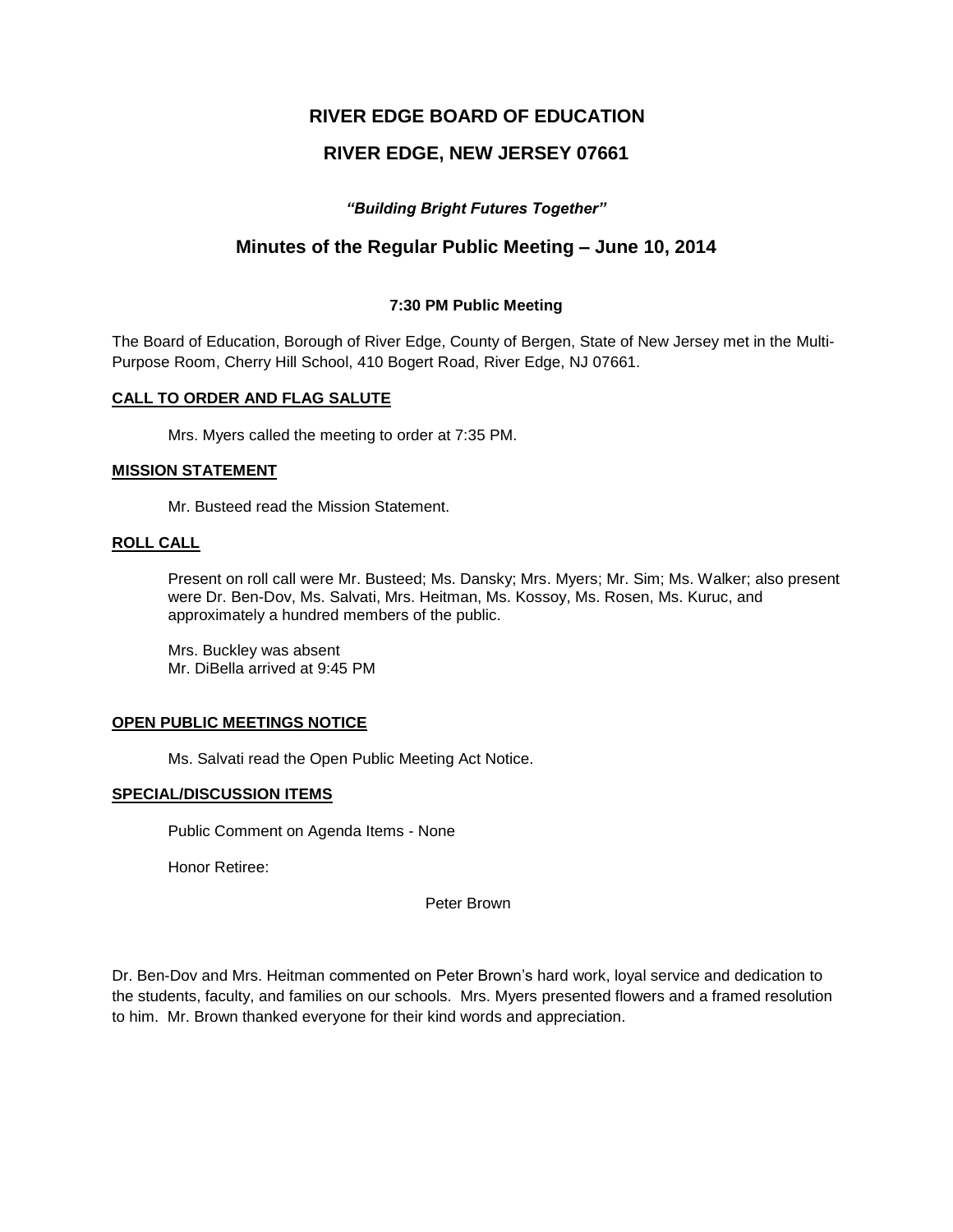## **RESOLUTIONS TO RECOGNIZE OUR HONOREES**

### **Honor Retiree Peter Brown**

Motion by Mr. Busteed Seconded by Ms. Walker

*WHEREAS, Peter Brown has announced his retirement after thirty six years of dedicated service to the River Edge Public Schools; and* 

*WHEREAS, his thoughtful, caring efforts embraced all students who passed through his sixth grade classroom in preparation for middle school and his exceptional expertise; and*

*WHEREAS, Peter Brown has shared his dynamic teaching in upper grades through his methodical lessons and brought integrated projects and learning experiences to his students; and*

*WHEREAS, Peter Brown's passion for social studies, sports, the geography bee, the spelling bee, and current events enveloped his students' knowledge about our global community; and*

 *WHEREAS, his contagious spirit of collegiality, safety patrol, communication with families, and love for the River Edge softball event touched the lives of many; and*

 *WHEREAS, after his faithful service to River Edge schools, he wishes to retire.*

 *NOW THEREFORE BE IT RESOLVED, that the Board of Education of the Borough of River Edge on this tenth day of June, Two Thousand Fourteen, spread upon its Minutes this Resolution of Appreciation for his valued service, and*

 *BE IT FURTHER RESOLVED, that the River Edge community offers its best wishes to Peter Brown for a long, happy, healthy and productive retirement and its gratitude for his years of service to the school district.*

Ayes: Mr. Busteed, Ms. Dansky, Mrs. Myers, Mr. Sim, Ms. Walker Nays: None

Mrs. Kuruc and Dr. Ben-Dov commented on the retirement of two aides in our school district. Ms. Cathleen Raffa and Ms. Leslie Ciauro are retiring at the end of this school year. Mrs. Kuruc and Dr. Ben-Dov spoke about the teacher aides' contributions to the district. Flowers and a plaque were presented to the retirees. Ms. Ciauro was not able to make the ceremony due to a family emergency.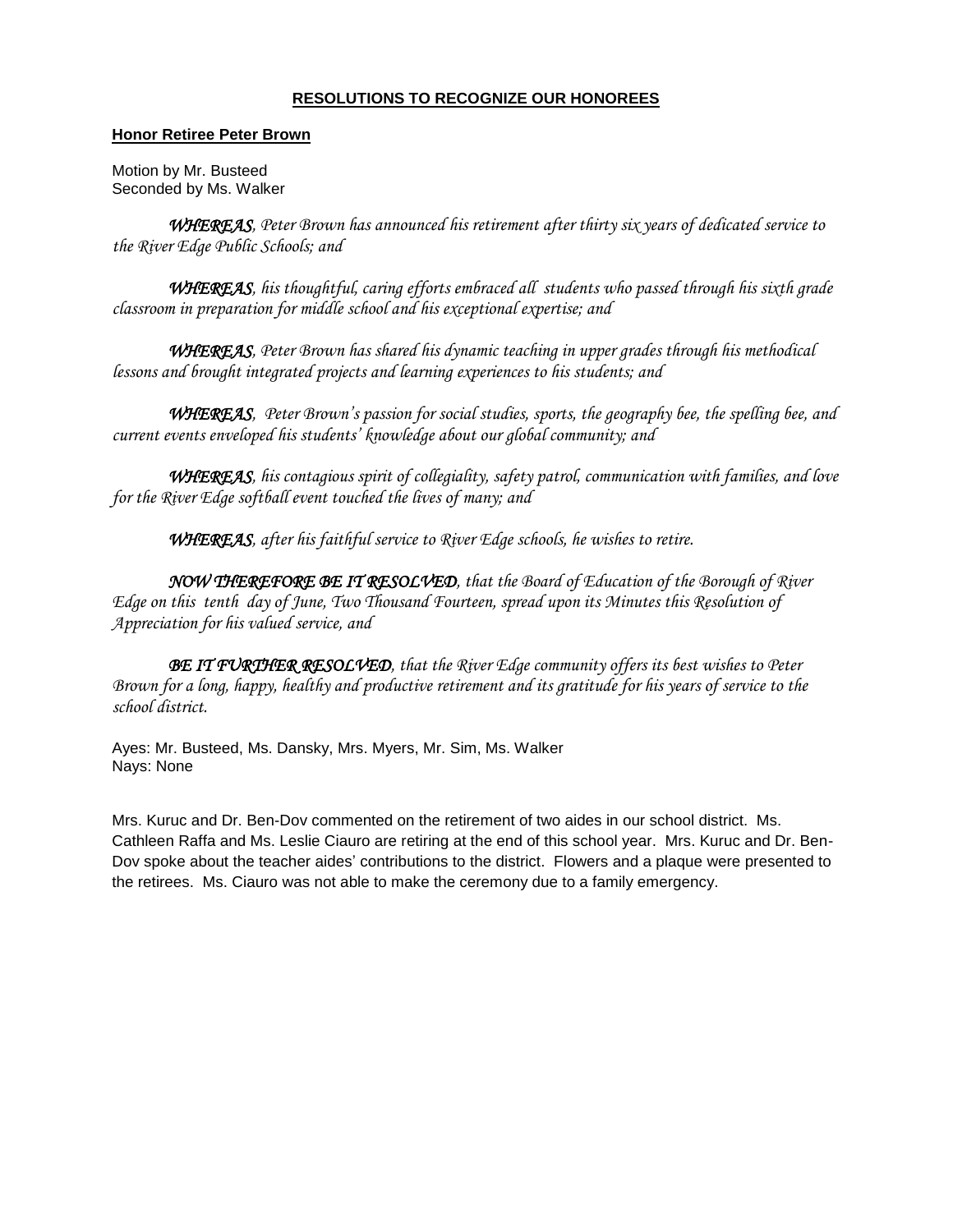The following Student Contest Winners were presented awards by the Board of Education for being Top Scorers in the New Jersey Mathematics League Contest, Geography Bee, Spelling Bee, Top Scorer in the National Science League, Fair Housing Poster Contest, National Young American Poetry Digest, A Celebration of Poets, Breaking Barriers Writing Contest, Zaner-Bloser Handwriting Contest, Lions Club Peace Poster, National Current Event League Contest, 2014 Bergen County Poetry Contest, 2014 River Edge Fun Run T-Shirt Design, and the Stock Market Game.

#### New Jersey Mathematics League Contest

Cherry Hill Top Scorers **Roosevelt Top Scorer** Priya Aggarwal **Angelina Boris** Angelina Boris Jake Edelstein **Aidan** Cochran Sean Kim **Example 2018** Sean Kim **Example 2018** Taisei Kurachi Madeline Kennedy Drew Mathews **Aidan McElroy** Ori Ben Yossef Alex Usatine Nicholas Zhang Autumn Shin

Geography Bee Contest-First Place Scorer Nicholas Zhang-Cherry Hill Isabella Simon-Roosevelt

Spelling Bee Contest-First Place Scorer Ori Ben Yossef-Cherry Hill Alex Usatine-Roosevelt

National Science League Contest Cherry Hill Top Scorer Nicholas Ng

Fair Housing Poster Contest-Cherry Hill Natasha Badgujar-1<sup>st</sup> Place Woohyun Kwen-1st Place Jiye Choi-2<sup>nd</sup> Place Nicole Duerr-3<sup>rd</sup> Place Jesmyn Ji-Honorable Mention Simone Montes-Honorable Mention

Nicholas Ng-Honorable Mention Michelle Oh-Honorable Mention

National Young American Poetry Digest-Roosevelt Anthony Roushdy Gabby Grupenhof Ryan Conlin Benjamin Thomas Carter Silane Olivia Surian Jed Morone Isabella Simon Harmehar Kohli Tyler Soiferman Alyssa DeLorenzo Jake Rabinowitz Chloe Vesey Kaitlyn Lee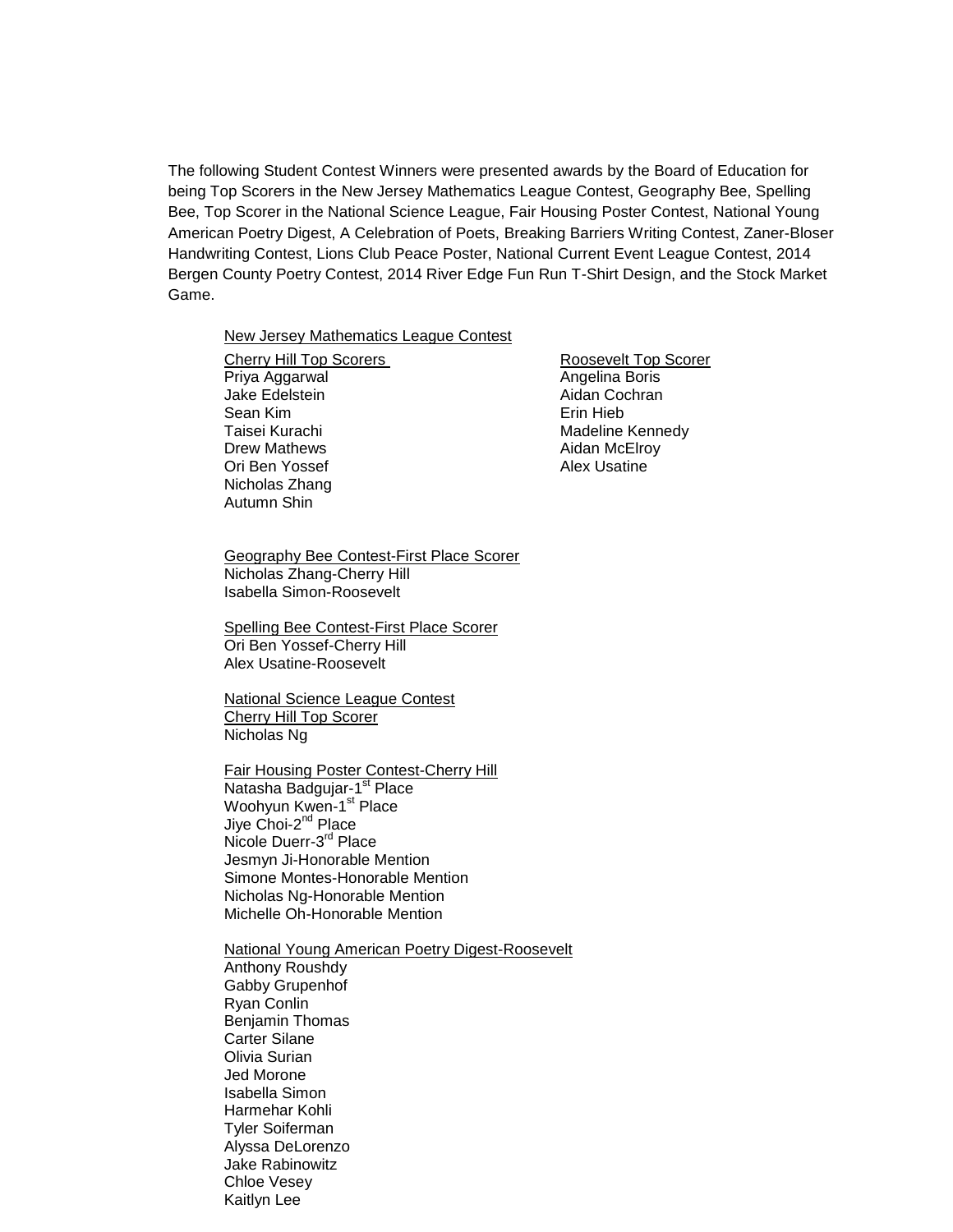Jeffrey Hua Rachel Walker Cathleen Zhang

**A Celebration of Poets-Cherry Hill** 

Waleed Khan Lara Sare Steven Joseph Chloe Finkeldey Annelise James Olivia Peter Faith Kim Autumn Shin Raymond Frost Kiran Seligman Louis Lopez Kaitlin Raskin Yura Cho

Breaking Barriers Writing Contest-Roosevelt School Isabella Simon

National Semi-Finalist and State Winner Zaner-Bloser Handwriting Contest-Cherry Hill Natasha Badgujar

Lions Club Peace Poster Contest-Cherry Hill Jiye Choi

National Current Event League Contest **Tied for First Place-Cherry Hill** Stotra Pandya

2014 Bergen County Poetry Contest-Cherry Hill Nicholas Ng

2014 River Edge Fun Run T-shirt Design-Roosevelt School Carter Silane

Stock Market Game -Roosevelt School placed 2<sup>nd</sup> Place in Region Emorie Tamargo Jeremias Aparri-Damian Sean Murray Noemi Antal

**Reception**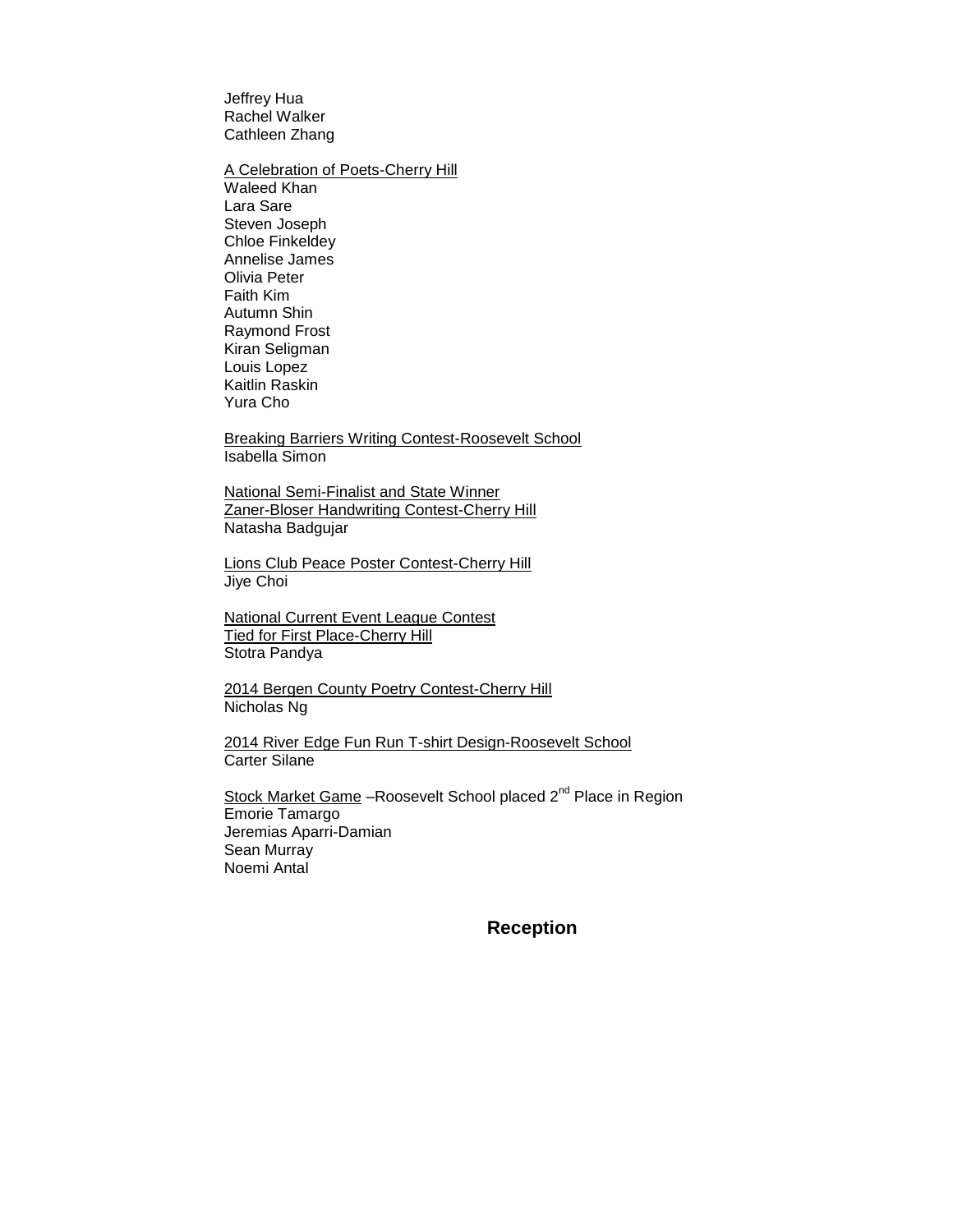### **REPORTS**

### **SUPERINTENDENT**

Dr. Ben-Dov reported on the following:

- The administrators are very busy with staffing, placement decisions, and interviewing new teachers for the 2014-2015 school year. Dr. Ben-Dov will report on all teacher movement when the information is complete.
- There was a Community Planning Meeting held on Tuesday, June  $3<sup>rd</sup>$ . The meeting was well attended and well represented. They spoke about three areas at this meeting: 1). our current enrollment challenges the district is facing 2). Community relations, and 3). Academic Achievement.
- There was a Second Cup of Coffee held this morning at Roosevelt School
- The demographer report is in the process of being revised. Dr. Ben-Dov is hoping to have the demographer attend our next board meeting on June 25<sup>th</sup>.
- Dr. Ben-Dov gave the board members an update on the letter that went to parents of the current first graders at Cherry Hill School. She stated that six families were interested in the move to Roosevelt School at this time and if the number goes past ten they will have a lottery. The deadline is June  $13<sup>th</sup>$  to request the move.
- Safety monitoring has been completed at both schools. The Prosecutor's office and the River Edge Police Department came to both schools and looked at our safety equipment. They expressed they were satisfied with what they saw and will make up a report on their findings. Dr. Ben-Dov will invite them to a board meeting in September to review their report.
- The State has new regulations regarding mentoring and professional development. The changes are much more demanding and every new teacher in the district needs to be mentored.
- The school climate committee, formally known as school safety committee, had its last meeting of the year today.
- The last edition of R.E.A.C.H. for the 2013-2014 school year was posted at the end of May. It has gotten over a thousand hits.
- DARE celebrations took place on Thursday, June  $5<sup>th</sup>$  in the River Dell Middle School. It was a lovely event attended by students, families, administrators, Mayor and Council, and police officers.
- D-Day was celebrated outdoors featuring a student program and our World War II Veteran, Crossing Guard, Mr. Joseph Magueri.

## **PRINCIPAL**

Ms. Rosen reported on the following:

- $\bullet$  1<sup>st</sup> grade poetry reading was held on Friday, June 6<sup>th</sup>. It was well attended and the children did a fantastic job with their poems.
- All field days are completed except for first grade. Their field day will be on Friday, June  $20^{\text{th}}$ .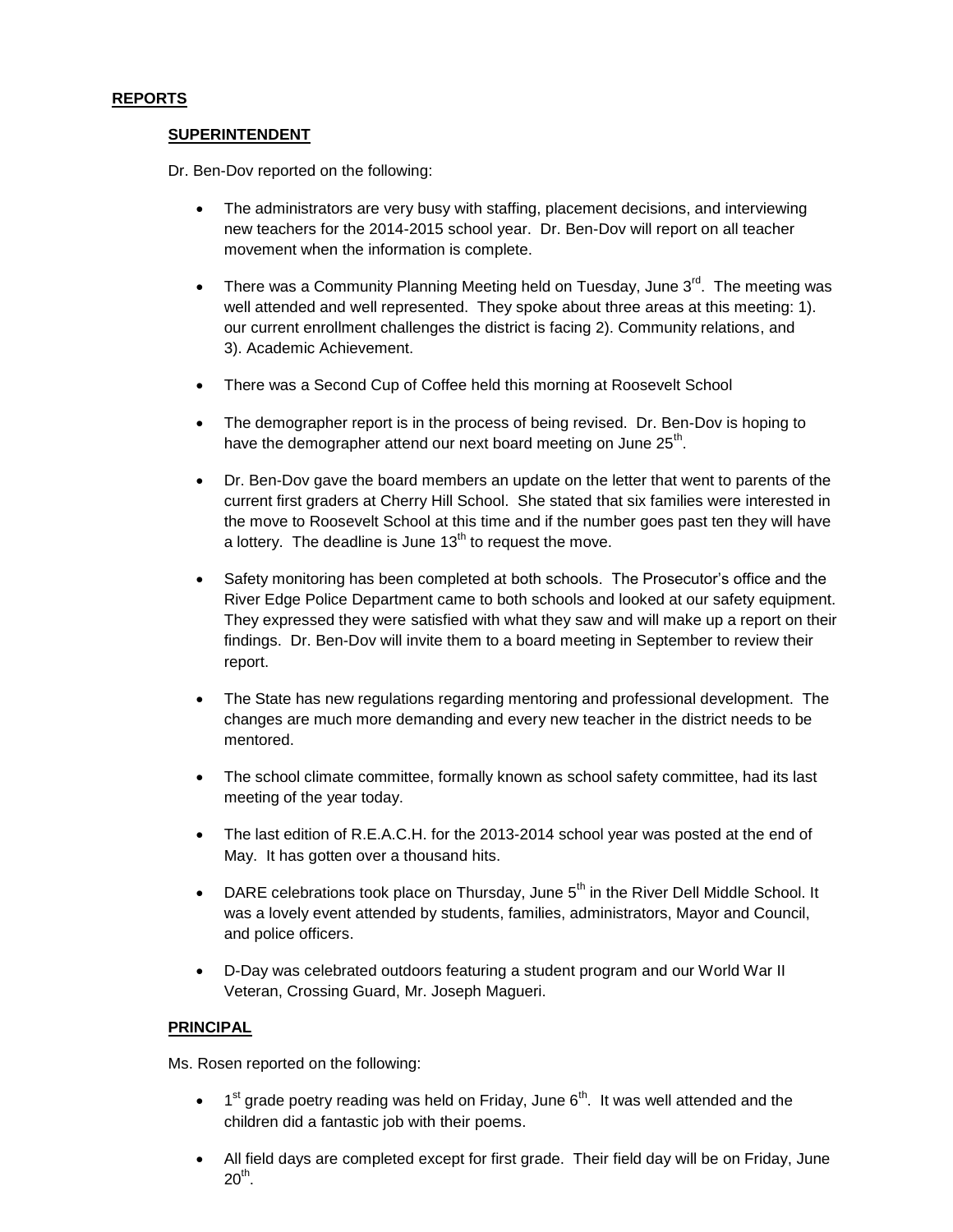- First grade Parent orientation was held on Monday, June 2nd. It went very well.
- **•** Enrollment is hopping at New Bridge Center.

### **BOARD SECRETARY**

Ms. Salvati reported on the following:

- On tonight's agenda there is a motion to approve the acceptance of the IDEA Grant and filing of the application for the 2014-2015 School Year. We will be receiving \$30,000 more than the current year.
- Ms. Salvati attended the NJASBO Convention in Atlantic City from June  $4^{\text{th}}$  to June 6<sup>th</sup>. She stated it was an excellent conference. She attended a workshop on the Affordable Healthcare Act and will be reviewing the legal requirements with the other administrators in the district.
- The Demographic Study is almost complete and she plans to have the report for the board members by next week.

### **PRESIDENT**

Mrs. Myers reported on the following:

 Mrs. Myers requested a seat to be reserved for each board member at the Roosevelt and Cherry Hill Graduations.

### **COMMITTEES**

- Mr. Sim attended the Social Media Committee on June 10th, a REEF meeting on June 9th, and the Korean/Asian Parents Meeting on June 12<sup>th</sup>.
- Ms. Walker suggested using a town facility, like the fire house, for public voting for the future. She stated it is a hardship to lose two rooms in each school for this event.

### **MOTIONS TO BE ACTED UPON**

#### **ADMINISTRATION/POLICY**

Motion by Mr. Busteed Seconded by Ms. Walker

> 1. That the Board of Education approve the Minutes of May 7, 2014 and the Confidential Minutes of May 7, 2014.

Ayes: Mr. Busteed, Ms. Dansky, Mrs. Myers, Mr. Sim, Ms. Walker Nays: None

Motion by Ms. Walker Seconded by Ms. Dansky

> 2. That the Board of Education approve the Minutes of May 28, 2014 and the Confidential Minutes of May 28, 2014.

Ayes: Mr. Busteed, Ms. Dansky, Mr. Sim, Ms. Walker Nays: None Abstained: Mrs. Myers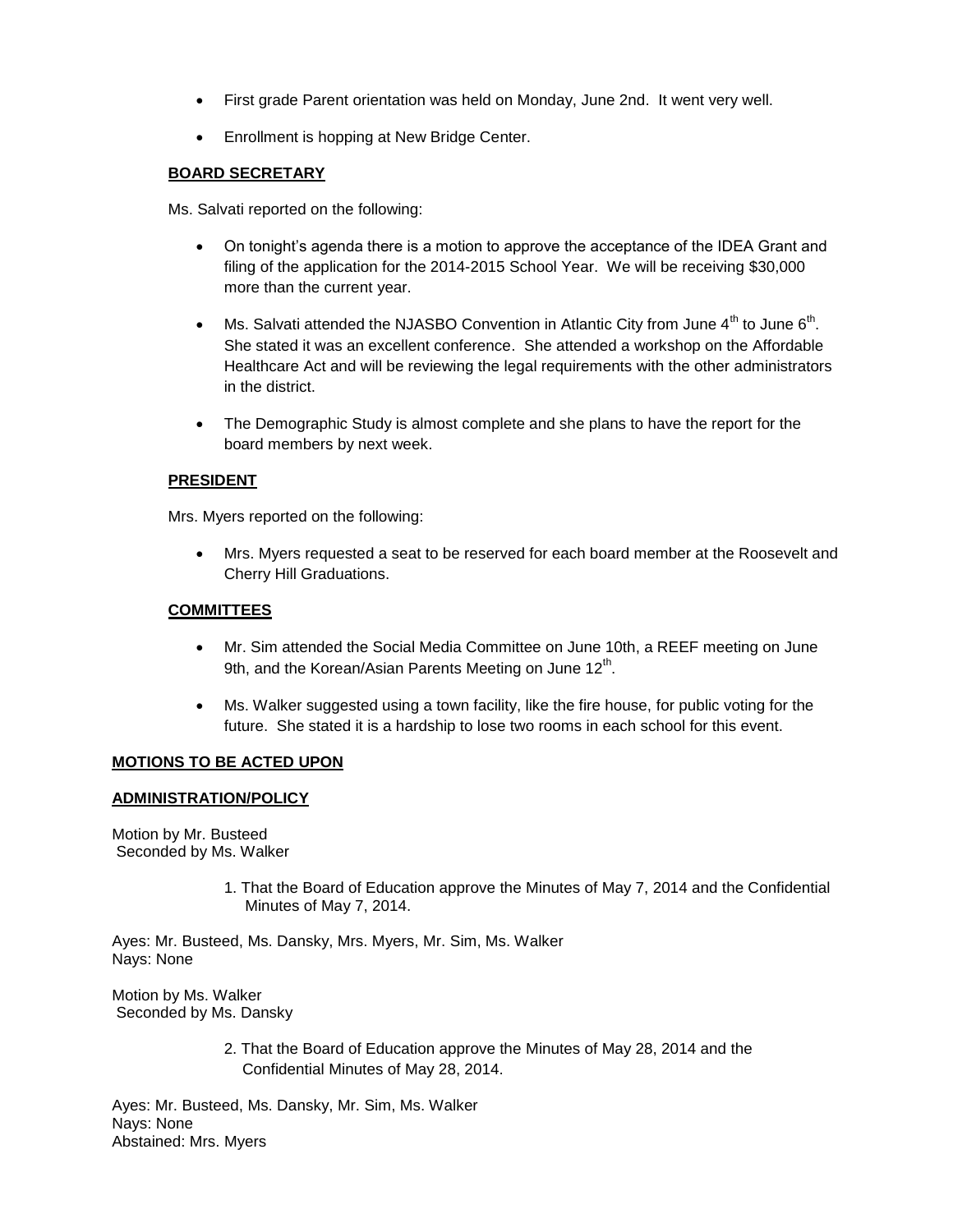Motion by Ms. Dansky Seconded by Mr. Sim

- 3. That the Board of Education approve the summer hours beginning July 1, 2014 through August 31, 2014 for 12 month employees.
- 4. That the Board of Education approves the completion of the following emergency drills:

| School           | <b>Dates</b>                                                             |
|------------------|--------------------------------------------------------------------------|
|                  | Cherry Hill School   May 14, 2014 Lock Down<br>  May 19, 2014 Fire Drill |
| Roosevelt School | May 29, 2014 Bomb Threat<br>May 30, 2014 Fire Drill                      |

5. That the Board of Education approve the  $4<sup>th</sup>$  grade field trip to Saddle River Waterway on June 12, 2014 using the district bus.

Ayes: Mr. Busteed, Ms. Dansky, Mrs. Myers, Mr. Sim, Ms. Walker Nays: None

#### **CURRICULUM/EDUCATION** –None

#### **BUILDINGS & GROUNDS** –None

#### **FINANCE/GRANTS/GIFTS**

Motion by Ms. Dansky Seconded by Mr. Sim

> 1. That the Board of Education approve the acceptance of the IDEA Grant and filing of the application for the 2014-2015 School Year

| Basic IDEA Grant \$168,094 | Pre-School IDEA Grant \$10,493 |
|----------------------------|--------------------------------|
| Basic Non-Public \$225,981 | Pre-School Non-Public \$5,456  |
| Total \$394,075            | Total \$15,949                 |

2. That the Board of Education accept a donation from the Greek Orthodox Metropolis of New Jersey in the amount of \$100.00 to be used for the River Edge Building Bridges program.

Ayes: Mr. Busteed, Ms. Dansky, Mrs. Myers, Mr. Sim, Ms. Walker Nays: None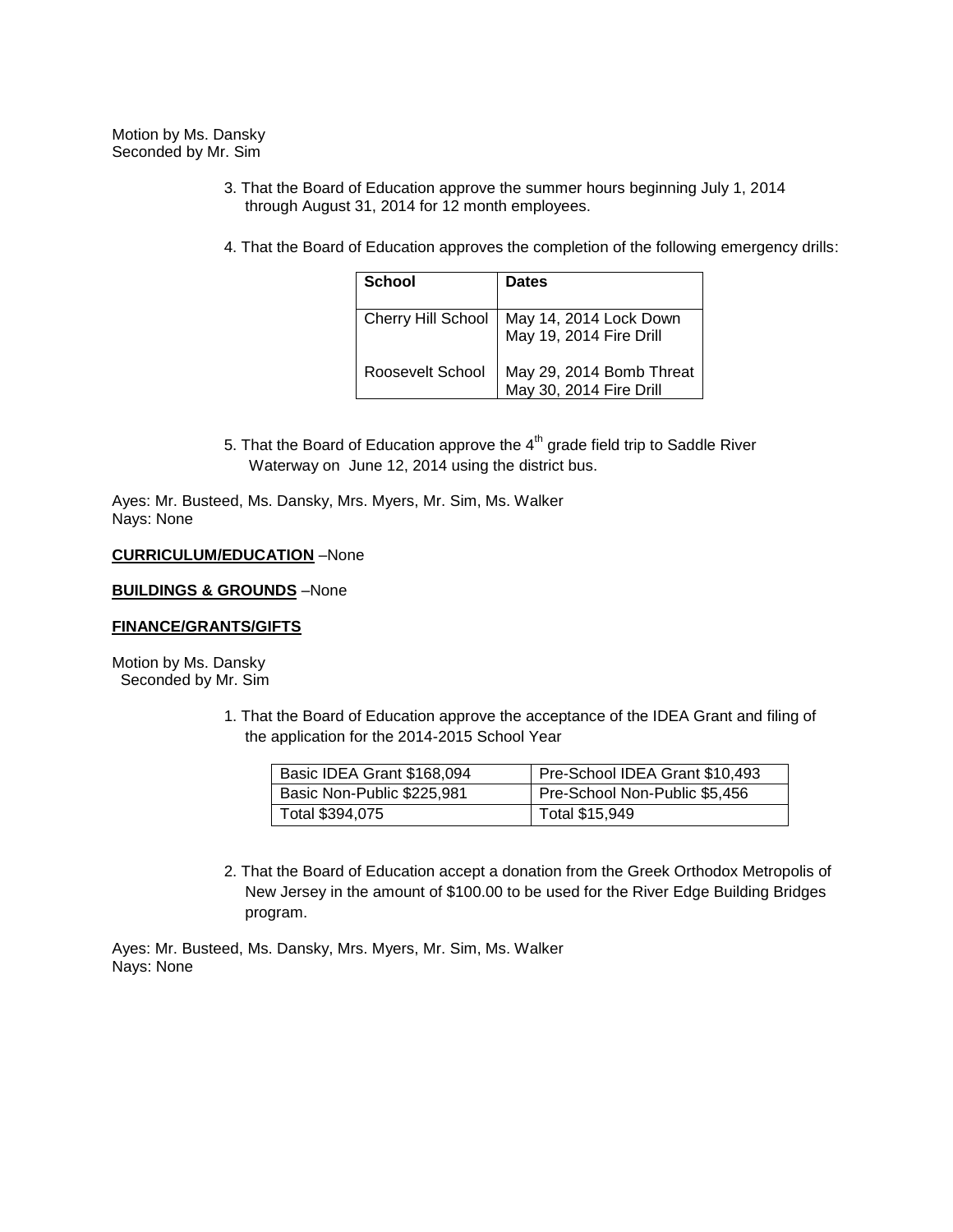#### **PERSONNEL**

Motion by Ms. Dansky Seconded by Mr. Sim

> 1. That the Board of Education, with the recommendation of the Superintendent, approve the employment of the following instructional aides for the Summer Enrichment Program, from June 25, 2014 to July 31, 2014, 4 hours per day at their contractual rate.

Tara Deckler 8:30 – 11:30 Kathleen Murtha Thippawon Arjarasumpun Kathie Mckinless Kim Chamberlain Pam Lobley (bus 7:30 -10:30)/ Preschool Aide program 7/1 – 7/31/2014 Luciana LoSchiavo Gina Chamberlain Dawn Iannatuano

2. That the Board of Education, with the recommendation of the Superintendent, approve the employment of the following teachers at their contractual per diem hourly rate, for the Summer Resource Room Program, from June 25, 2014 to July 18, 2014.

| <b>Name</b>         | <b>Hours</b>                                        |
|---------------------|-----------------------------------------------------|
| Kelly McCabe        | $8:30 - 12:30$ (4 hours/day - per diem)             |
| Julie Fallon        | 8:30 - 12:30 Social Skills and Study Skills Teacher |
|                     | (4hrs/day - per diem)                               |
| Ann Marie Calza     | 8:30 - 12:30 (4hrs/day - per diem)                  |
| Abby Burns-Paterson | $9:30 - 12:30$ (3hrs/day - per diem)                |
| <b>Stacy Socha</b>  | 8:30 - 12:30 (4hrs/day -per diem)                   |
| Anne Marie Spiegal  | 8:30-12:30 (4hrs/day-per diem)                      |

3. That the Board of Education, with the recommendation of the Superintendent, approve the employment of ABA Aides for the Building Bridges Extended School Year Program, from July 1, 2014 to July 31, 2014, 8:00 AM to 1:00 PM.

> Albrizio, Judith Bastable, Mary Bastista , Melvin Belits, Helen Benitez, Francisco Best , Rosa Marisela Blackwell, Alexandria Capozzi, Rhonda Connors, Deborah Coquel, Theresa DiBerardinia, Lisa Douglas, Alrick Drill , Aleida Lawler , Kathleen Lekkas, Alexia Lettieri, Gianna Lloyd , Sheryl Manning, Wendy Maurice , Diana Nyhan, Catherine Ofshinsky, Carol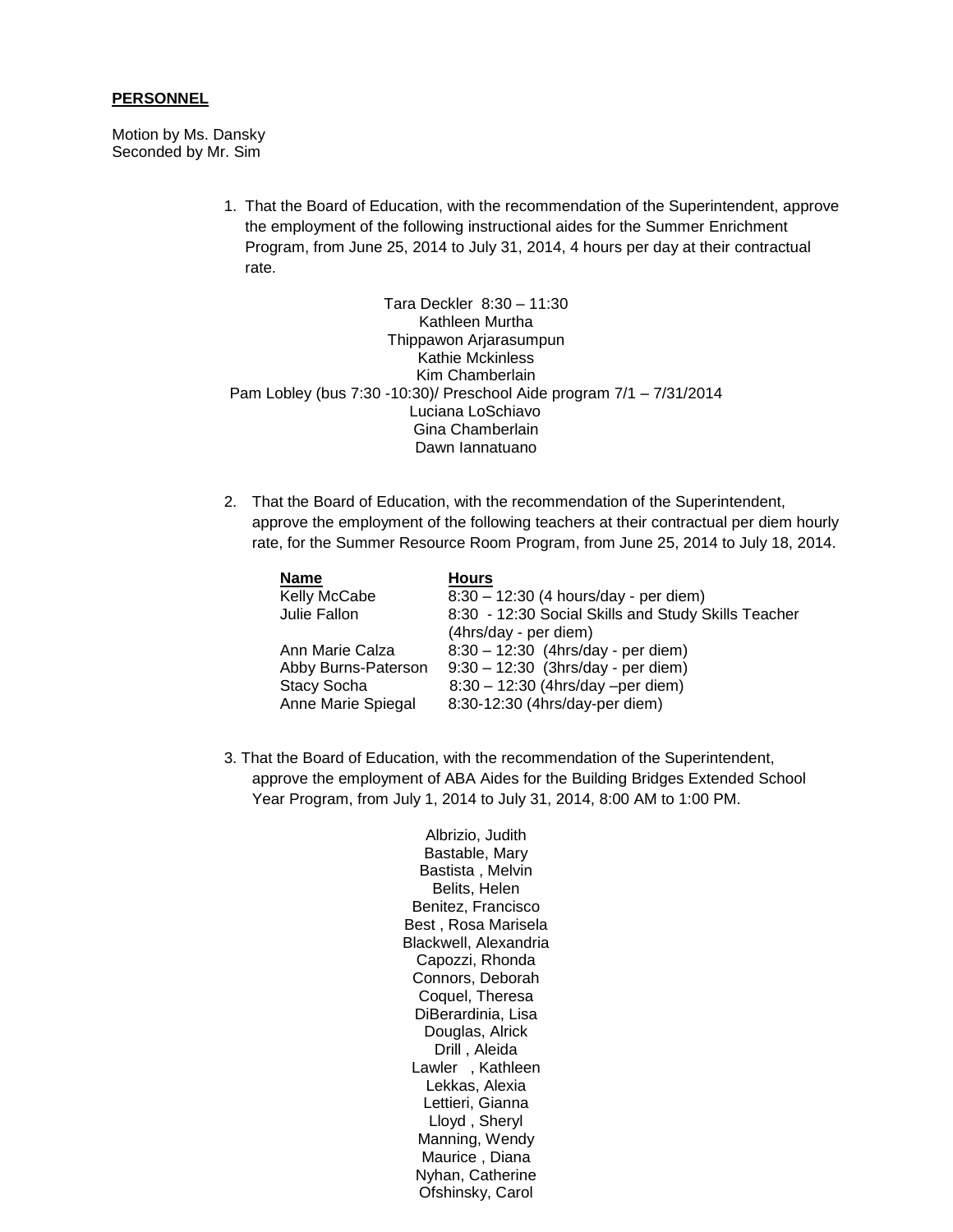Ofshinsky, Sandra Otero, Ahinoa Raffa, Cathleen Rivera, Joanne Runfeldt, Tyne Schmidt , Alexandra Slade , Lauren Van Buren, Michelle Vuoncino, Alicia Wallace, Deanna Watson, Christine Yphantides, Laura

4. That the Board of Education, with the recommendation of the Superintendent, approve the employment of the following Speech Therapist for the Building Bridges Extended School Year Program from July 1, 2014 to July 31, 2014.

| <b>Name</b>  | Title            |
|--------------|------------------|
| Laura Linder | Speech Therapist |

5. That the Board of Education, with the recommendation of the Superintendent, approve the employment of the following therapists for the Extended School Year Program from July 1, 2014 to July 31, 2014, not to exceed 35 hours, at \$80.00 per hour.

| Name               | Title                                                        |
|--------------------|--------------------------------------------------------------|
| Christy Rutherford | Physical Therapist (up to 2 days per week) 8:30-<br>12:30    |
| Karen Willick      | Occupational Therapist (up to 3 days per week)<br>8:30-12:30 |

- 6. That the Board of Education, with the recommendation of the Superintendent, approve Judith Albrizio, Clerical Aide, for a maximum of 20 hours per week, from July 1, 2014 to August 31, 2014 at \$18.25 per hour.
- 7. That the Board of Education, with the recommendation of the Superintendent, approve James Levis, bus driver for the Building Bridges Extended School Year Program, \$23.50 per hour at a maximum of 23 hours per week, from July 1, 2014 to July 31, 2014.
- 8. That the Board of Education, with the recommendation of the Superintendent, approve the employment of Tenured Administrators for the 2014-2015 school year.

Denise Heitman Rosemary Kuruc

9. That the Board of Education, with the recommendation of the Superintendent, approve the employment of Non-tenured Administrators for the 2014-2015 school year.

> Beth Rosen Marisa Kossoy Gianna Apicella Julia Diminich Kristen Crawford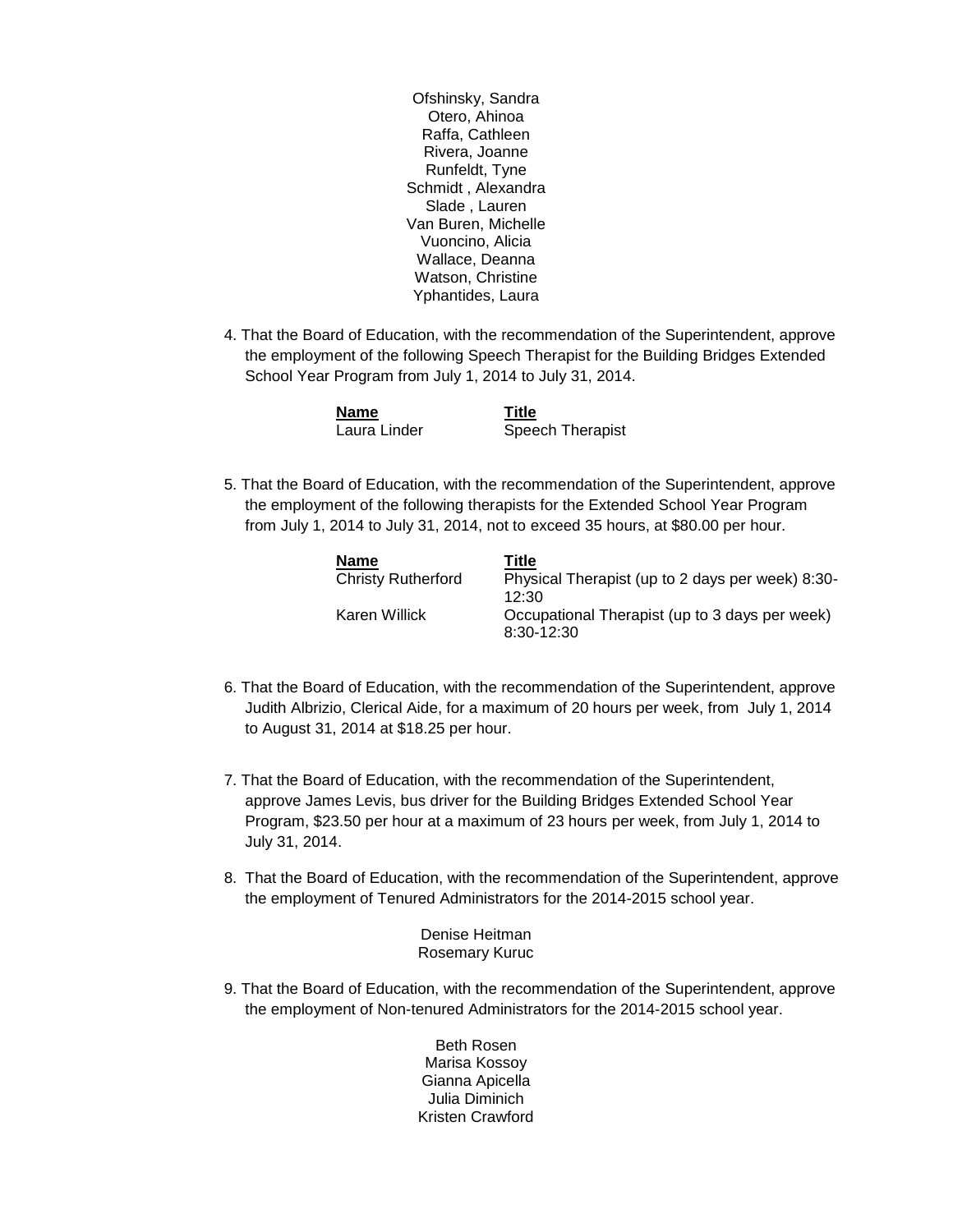- 10. That the Board of Education accept, with regret, the resignation of Cathleen Raffa, ABA Aide, effective July 31, 2014.
- 11. That the Board of Education, with the recommendation of the Superintendent approve Beth Unanue, Teacher, from September 1, 2014 through June 30, 2015, MA, Step 4.
- 12. That the Board of Education, with the recommendation of the Superintendent approve Michelle Baragona, Teacher, from September 1, 2014 through June 30, 2015, BA, Step 3.
- 13. That the Board of Education accept, with regret, the resignation of Paul Garofano, Instructional Technology Coach, effective June 30, 2014.

Ayes: Mr. Busteed, Ms. Dansky, Mrs. Myers, Mr. Sim, Ms. Walker Nays: None

Motion by Mr. Busteed Seconded by Mr. DiBella

> 14. It is recommended that the Board approve the completion of merit goals for the Superintendent as following:

**WHEREAS** on October 16, 2013, the River Edge Board of Education (hereinafter referred to as the "Board") approved merit action plans for the Superintendent for the 2013-2014 school year consisting of three (3) quantitative and two (2) qualitative merit criteria and submitted same to the Executive County Superintendent for approval in accordance with N.J.A.C 6A: 23A-3.1(e) 10-11 (hereinafter referred to as "Merit Bonus Goals"); and

**WHEREAS**, on or about November 1, 2013, the Executive County Superintendent approved said Merit Bonus Goals, thereby authorizing the Board to evaluate and award merit bonus increases to the Superintendent upon achievement of each objective; and

**WHEREAS**, the Board has evaluated the Superintendent's performance and determined that she achieved the objective to increase and enhance Early Childhood Literacy development through:1) data collected during the first full-day kindergarten year, 2) benchmarking developed on the basis of data collection through the first year (the benchmarks are on or above CCSS expectations), 3) Administration of PALS (Phonological Assessment of Language Skills) assessment and progress monitoring, 4) Enhanced and increased vertical articulation with first grade teachers, 5) RTI support component for students in need, and 6) Enhanced push-in ESL component (the population of kindergarten students includes approximately 30% Port of Entry ESL students. Not all of these students have parental permission to participate in the formal ESL program). Based on these assessments and interventions it is expected that 60% of the all kindergarten students will meet the established benchmarks by June 2014, entitling her to a quantitative merit bonus of 3.33% of her annual salary in the amount of \$5161.50; and

**NOW, THEREFORE, BE IT RESOLVED** that the Board hereby approves the aforementioned merit bonus for the 2013-2014 school year subject to approval by the Executive County Superintendent that the quantitative merit criteria for the Board assessed objective above has been satisfied for the payment of such merit bonus.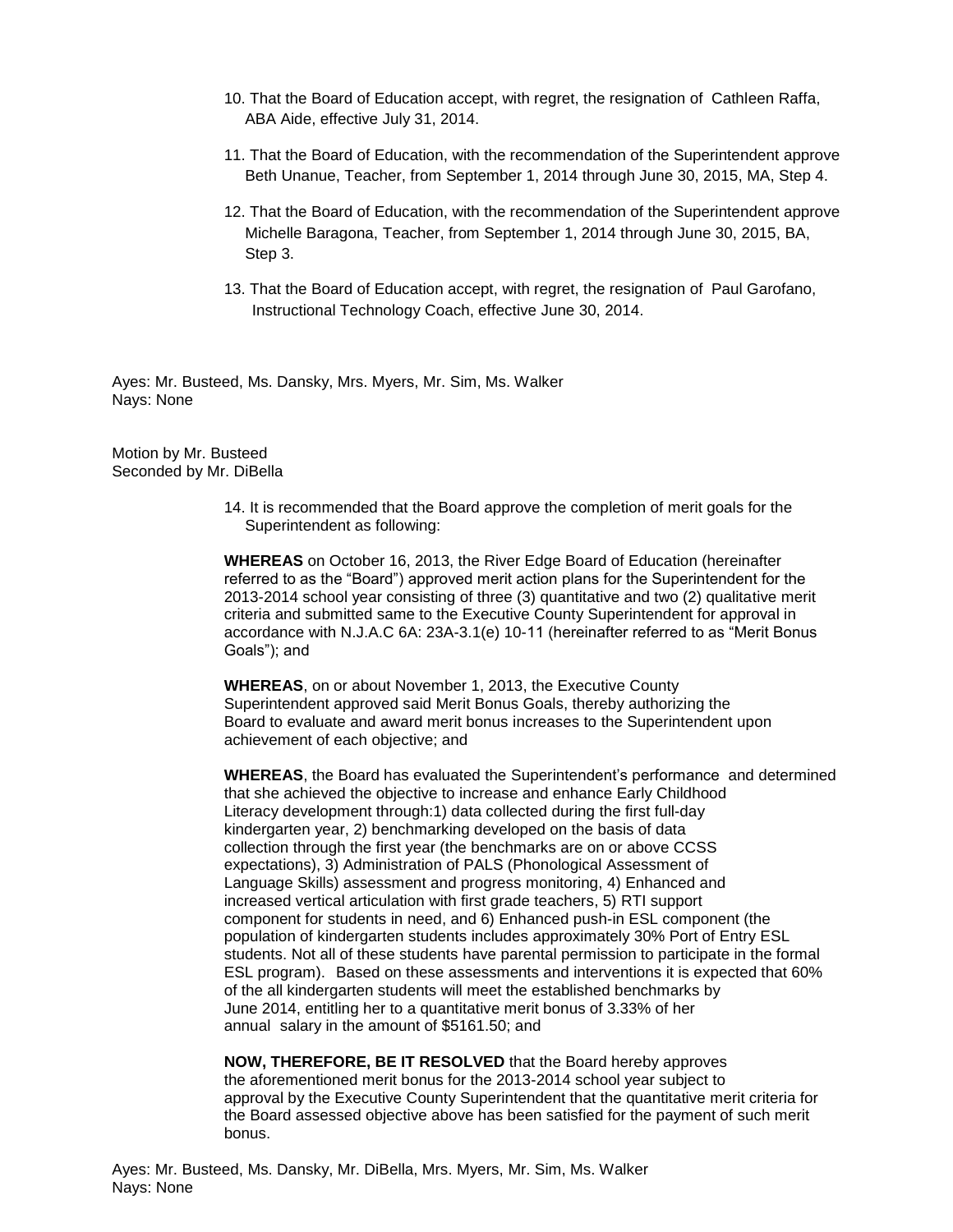### **RIVER EDGE SPECIAL EDUCATION** – None

### **REGION V ADMINISTRATION & TRANSPORTATION**

Motion by Ms. Dansky Seconded by Mr. Sim

> **1. BE IT RESOLVED THAT THE REGION V COUNCIL FOR SPECIAL EDUCATION WILL PROVIDE SHARED SERVICES FOR ITS MEMBER DISTRICTS AND BE IT FURTHER RESOLVED THAT THE RIVER EDGE BOARD OF EDUCATION,** upon recommendation of the Superintendent,, approves the following Region V Shared Services Consultants, Psychologists, Learning Disabilities Teacher Consultants, Social Workers, Speech Language Specialists, Occupational and Physical Therapists, Translators to provide evaluations, direct services and consultation, to non-public and public schools for member districts upon request for the 2013-2014 school year.

| Elisabeth W. Deyo                  | <b>Reading Specialist</b> |
|------------------------------------|---------------------------|
|                                    |                           |
| <b>Glorious Transportation LLC</b> | Transporter               |
|                                    |                           |
| Andrea Facciolo                    | Psychologist              |
|                                    |                           |
| June Baldino                       | Occupational Therapist    |
|                                    |                           |
| Melissa Sapio                      | Psychologist              |
|                                    |                           |

Ayes: Mr. Busteed, Ms. Dansky, Mrs. Myers, Mr. Sim, Ms. Walker Nays: None

Motion by Mr. Sim Seconded by Mr. Busteed

> **2. BE IT RESOLVED THAT THE REGION V COUNCIL FOR SPECIAL EDUCATION WILL PROVIDE SHARED SERVICES FOR ITS MEMBER DISTRICTS AND BE IT FURTHER RESOLVED THAT THE RIVER EDGE BOARD OF EDUCATION,** upon recommendation of the Superintendent,, approves the following Region V Shared Services Consultants, Psychologists, Learning Disabilities Teacher Consultants, Social Workers, Speech Language Specialists, Occupational and Physical Therapists, Translators to provide evaluations, direct services and consultation, to non-public and public schools for member districts upon request for the 2014-2015 school year.

| Arlene Cox         | <b>ESL Teacher</b>                 |
|--------------------|------------------------------------|
| Melissa Xepolitios | <b>ESL Teacher</b>                 |
| <b>Hetal Naik</b>  | <b>Behaviorist</b>                 |
| Jessica McSherry   | <b>Parent Training Coordinator</b> |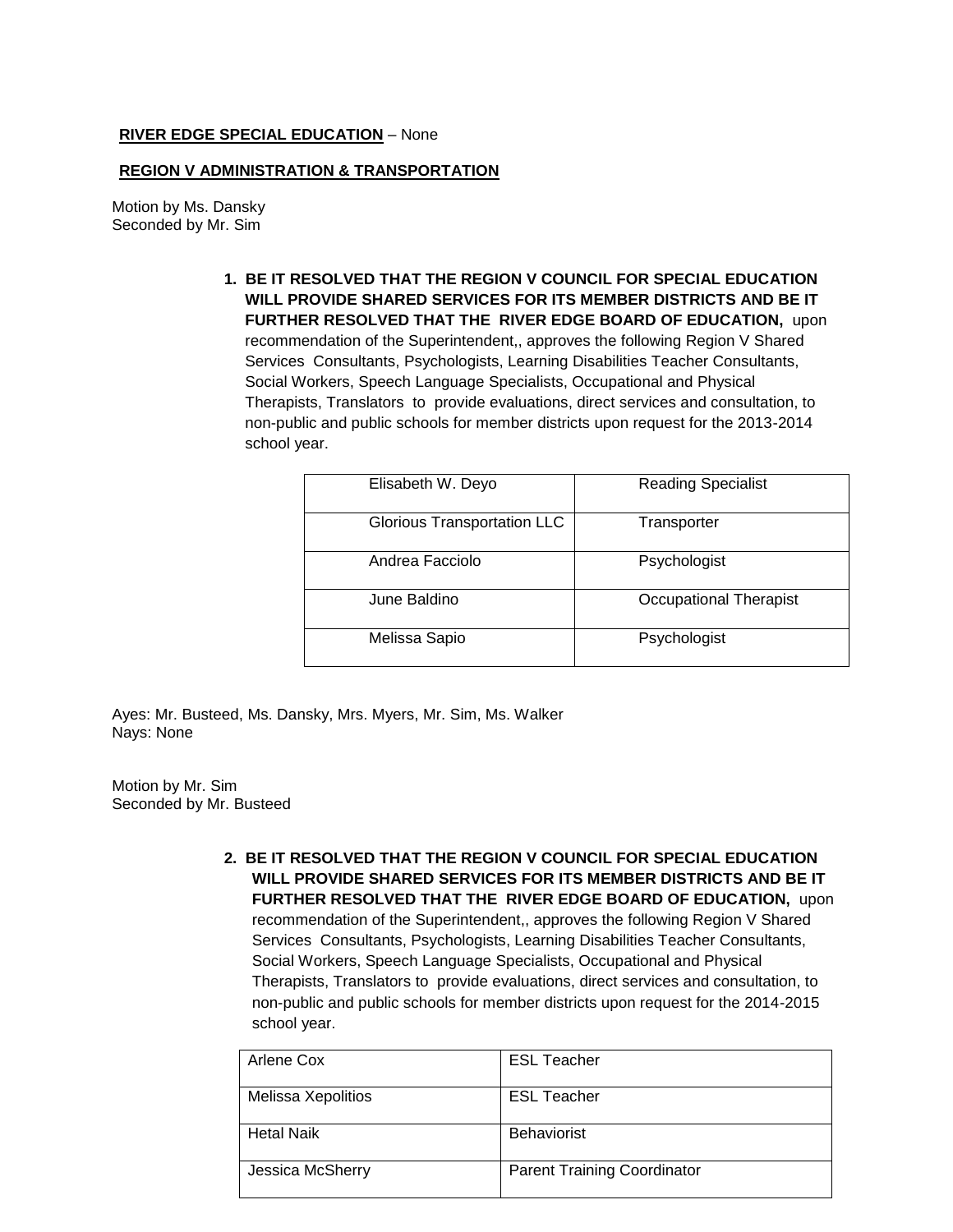| Johanna Bargisen                                    | <b>Behaviorist</b>                                           |
|-----------------------------------------------------|--------------------------------------------------------------|
| Michelle Goodman                                    | <b>Behaviorist</b>                                           |
| Simara Bruhim                                       | <b>Behaviorist</b>                                           |
| Nicole Turon Diaz                                   | <b>Behaviorist</b>                                           |
| Sara Tarascavage                                    | <b>Behaviorist</b>                                           |
| Stephanie Javier                                    | <b>Behaviorist</b>                                           |
| <b>Voices Now</b>                                   | <b>Behaviorist</b>                                           |
| Stephen Wuensch                                     | <b>Behaviorist</b>                                           |
| Abel Casteneda                                      | Learning Disabilities Teacher Consultant                     |
| <b>Arlene Goldis</b>                                | <b>Bilingual Learning Disabilities Teacher</b><br>Consultant |
| Anita Lovallo                                       | Learning Disabilities Teacher Consultant                     |
| Aida Rosado                                         | <b>Bilingual Learning Disabilities Teacher</b><br>Consultant |
| Arlene Brofsky                                      | Learning Disabilities Teacher Consultant                     |
| Christina Ranaudo                                   | Learning Disabilities Teacher Consultant                     |
| <b>Comprehensive Educational</b><br><b>Services</b> | Learning Disabilities Teacher Consultant                     |
| Ellen Muhlberg                                      | Learning Disabilities Teacher Consultant                     |
| <b>Emmanuel Morales</b>                             | <b>Bilingual Learning Disabilities Teacher</b>               |
|                                                     | Consultant                                                   |
| Fran Ebel                                           | Learning Disabilities Teacher Consultant                     |
| Judy Johnston                                       | Learning Disabilities Teacher Consultant                     |
| lvy Kagan                                           | Learning Disabilities Teacher Consultant                     |
| <b>Jill McManus</b>                                 | Learning Disabilities Teacher Consultant                     |
| Michelle McMahon                                    | Learning Disabilities Teacher Consultant                     |
| Judth Engelbart Knee                                | Learning Disabilities Teacher Consultant/                    |
|                                                     | Psychologist                                                 |
| Judy Johnston                                       | Learning Disabilities Teacher Consultant                     |
| Rocco Recchione                                     | Learning Disabilities Teacher Consultant                     |
| Stella Sawicki                                      | Learning Disabilities Teacher Consultant                     |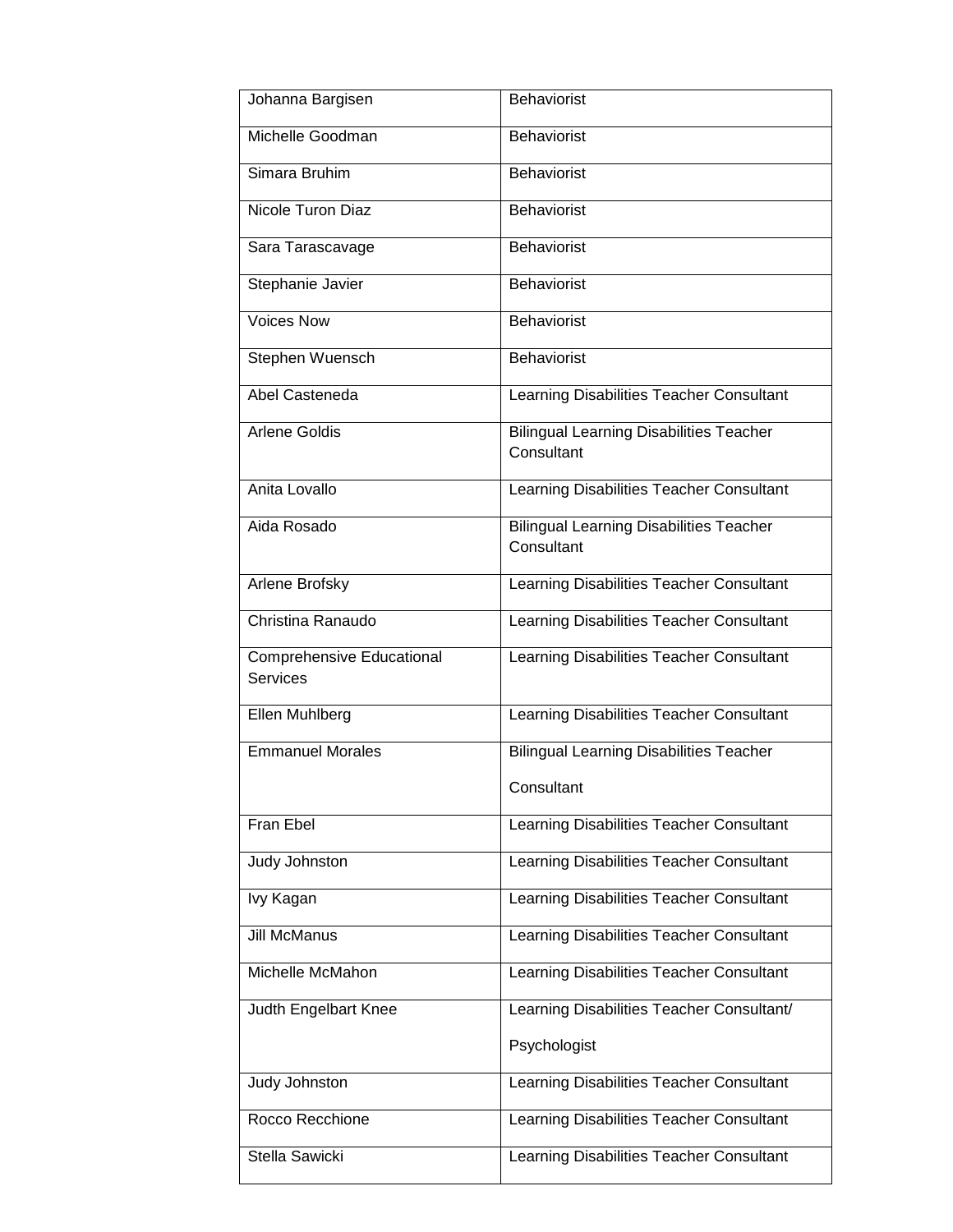| Tara Scarborough       | Learning Disabilities Teacher Consultant |
|------------------------|------------------------------------------|
| Varrassi Educational   | Learning Disabilities Teacher Consultant |
| <b>William Luderer</b> | Learning Disabilities Teacher Consultant |
| Aviva Goldwasser       | <b>Bilingual Occupational Therapist</b>  |
| <b>Christine Moran</b> | <b>Occupational Therapist</b>            |
| Carencare              | <b>Occupational Therapist</b>            |
| Elissa Siev            | <b>Occupational Therapist</b>            |
| Jennifer Schoenbrunn   | Occupational Therapist                   |
| Jenny Shatzel          | <b>Occupational Therapist</b>            |
| Jessica Landa          | <b>Occupational Therapist</b>            |
| Laurie Braunstein      | <b>Occupational Therapist</b>            |
| June Baldino           | <b>Occupational Therapist</b>            |
| Raya Redlich           | <b>Occupational Therapist</b>            |
| Sara Morin             | <b>Occupational Therapist</b>            |
| Sheri Wadler           | <b>Occupational Therapist</b>            |
| Susan Dresdner         | <b>Bilingual Occupational Therapist</b>  |
| <b>Vivian Genn</b>     | <b>Occupational Therapist</b>            |
| Yaffa Markowitz        | <b>Bilingual Occupational Therapist</b>  |
| Diana Lizardo          | <b>Bilingual Psychologist</b>            |
| Norma Reyes            | Psychologist                             |
| Melissa Sapio          | Psychologist                             |
| Dania Diaz             | <b>Bilingual Psychologist</b>            |
| Eniko Nedoba           | Psychologist                             |
| Erica Feldman-Bases    | Psychologist                             |
| Megan Toomey-Lynch     | Psychologist                             |
| Michelle McMahon       | Psychologist/Learning Disabilities       |
|                        | <b>Teacher Consultant</b>                |
| Jennifer Pappachristou | Psychologist                             |
| Joseph Cafaro          | Psychologist                             |
| <b>Theresa Alston</b>  | Psychologist                             |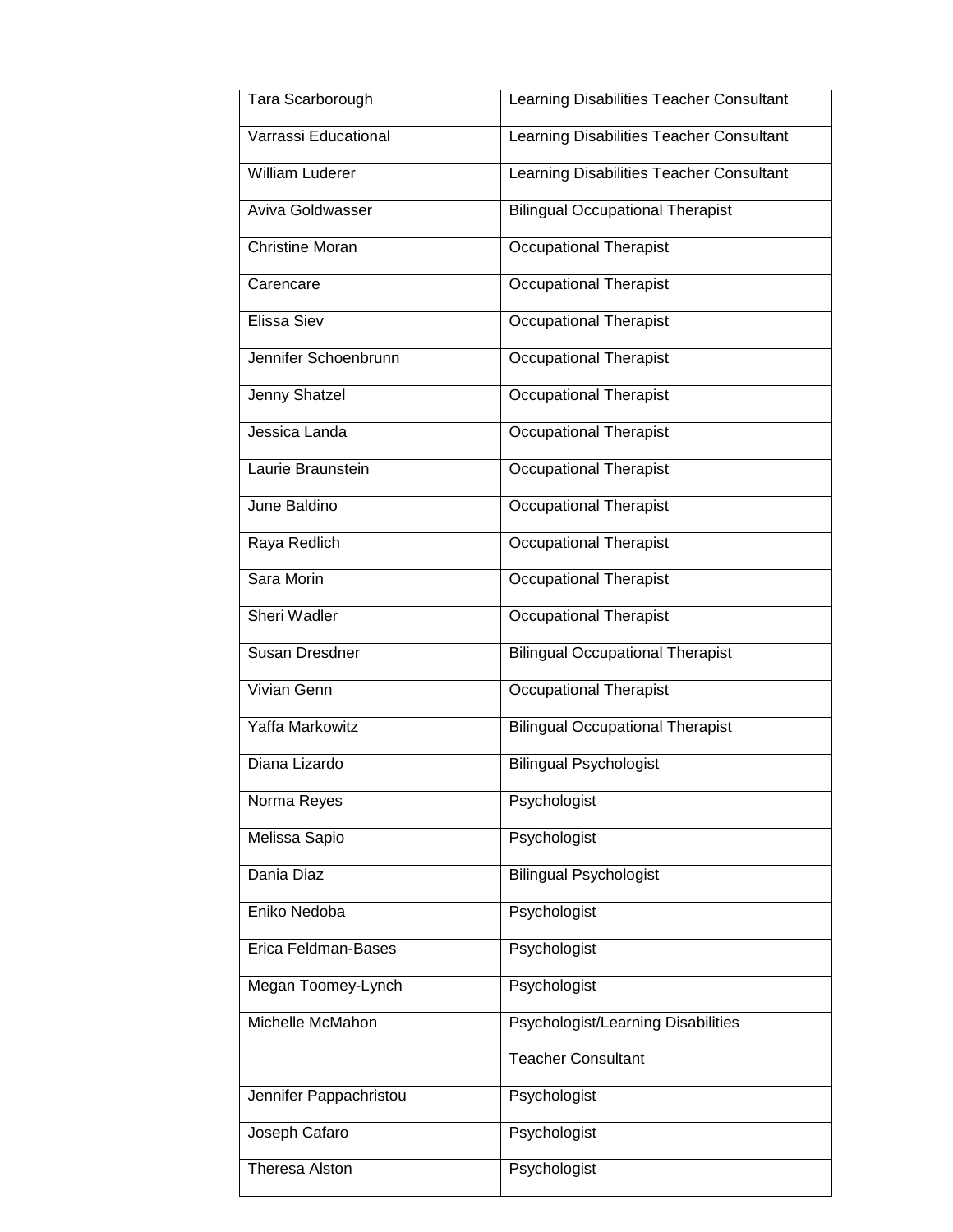| Andrea Facciolo            | Psychologist                   |
|----------------------------|--------------------------------|
| Karen Cooney               | Psychologist                   |
| Naomi Davidson             | Psychologist                   |
| <b>Heather Gilgallon</b>   | Social Worker                  |
| Michelle Dailey            | Social Worker                  |
| Ozzy Sanchez               | Social Worker                  |
| Paula Varrassi             | Social Worker                  |
| Ronnie Steinwolf           | Social Worker                  |
| Valerie McBurney           | <b>Social Worker</b>           |
| <b>Caitlin Nordstrom</b>   | <b>Physical Therapist</b>      |
| <b>Collette Robinson</b>   | <b>Physical Therapist</b>      |
| Eileen Mulcahy             | <b>Physical Therapist</b>      |
| <b>Giselle Brown</b>       | <b>Physical Therapist</b>      |
| Jana Zimmerman             | <b>Physical Therapist</b>      |
| <b>Michal Porath</b>       | <b>Physical Therapist</b>      |
| Rachel Secemski            | <b>Physical Therapist</b>      |
| <b>Rivka Chudnoff</b>      | <b>Physical Therapist</b>      |
| <b>Tate Rawson Hegarty</b> | <b>Physical Therapist</b>      |
| <b>Thomas Walters</b>      | <b>Physical Therapist</b>      |
| Vincent DePersia           | <b>Physical Therapist</b>      |
| Beth Levetown              | Speech and Language Specialist |
| Roberta Cozik              | Speech and Language Specialist |
| Darcy Mathys               | Speech and Language Specialist |
| Deborah Roberts            | Speech and Language Specialist |
| Elana Burnet               | Speech and Language Specialist |
| Elissa Melzer              | Speech and Language Specialist |
| Evy Libien                 | Speech and Language Specialist |
| <b>Haber Associates</b>    | Speech and Language Specialist |
| School Therapy LLC         | Speech and Language Specialist |
| Laura Dispoto              | Speech and Language Specialist |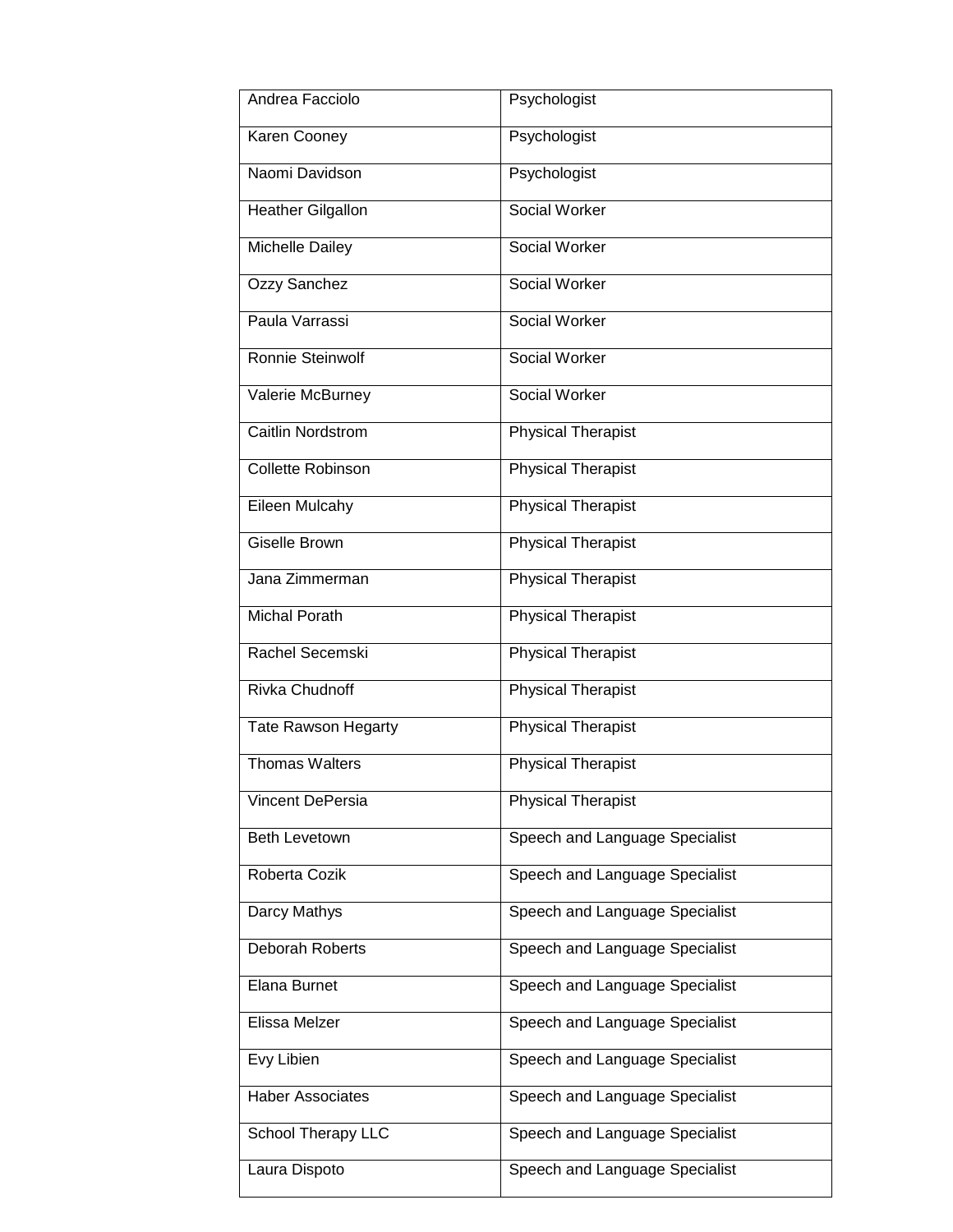| Indira Longarzo             | Speech and Language Specialist |
|-----------------------------|--------------------------------|
| Lauren Petrizzo             | Speech and Language Specialist |
| Leslie Harmony              | Speech and Language Specialist |
| Mara Stensrud               | Speech and Language Specialist |
| Meryl Schriber              | Speech and Language Specialist |
| Pnina Fessel                | Speech and Language Specialist |
| Rachel Friedman             | Speech and Language Specialist |
| Rona Himber                 | Speech and Language Specialist |
| Ronni Rich                  | Speech and Language Specialist |
| Shelli Napolitano           | Speech and Language Specialist |
| Sarah Taragin               | Speech and Language Specialist |
| Shira Stokar Kessock        | Speech and Language Specialist |
| Teaneck Speech and Language | Speech and Language Specialist |
| Stephanie Morgan            | Teacher of the Deaf            |
| Talia Lipton                | Speech and Language Specialist |
| Kerry Shelby                | Teacher of the Deaf            |
| Alison Goerg                | <b>Teacher Consultant</b>      |
| Laura Guider                | <b>Teacher Consultant</b>      |
| Elizabeth Deyo              | <b>Reading Specialist</b>      |
| Delta T                     | <b>Staffing Agency</b>         |
| <b>Priority Nursing</b>     | Agency                         |
| <b>Emerald Healthcare</b>   | Agency                         |
| Phoenix                     | <b>Staffing Agency</b>         |
| Supreme Consultants         | <b>Translator Agency</b>       |
|                             |                                |

Ayes: Mr. Busteed, Mrs. Myers, Mr. Sim, Ms. Walker Nays: None Abstained: Ms. Dansky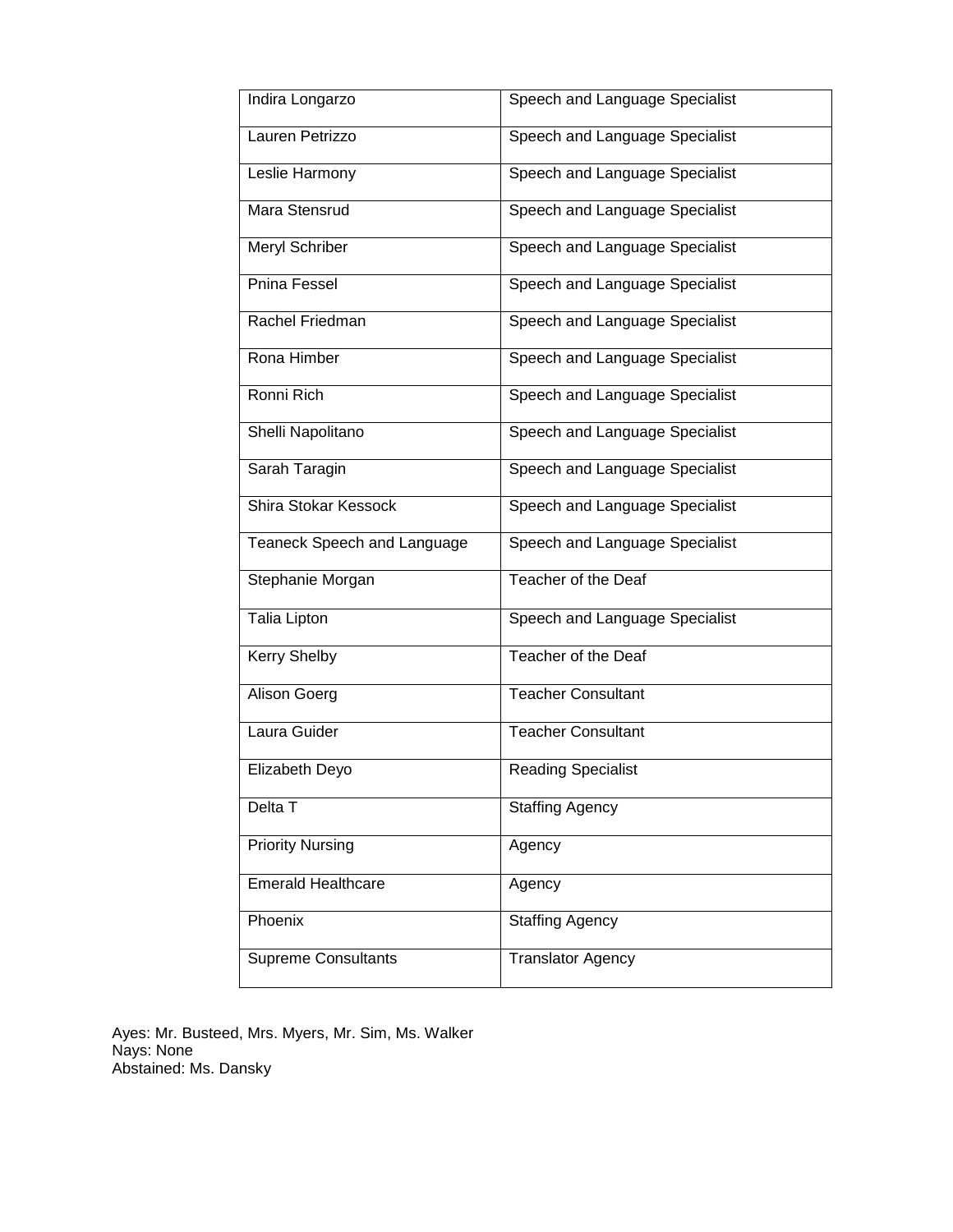**3. BE IT RESOLVED THAT THE REGION V COUNCIL FOR SPECIAL EDUCATION WILL OPERATE A WORKFORCE INVESTMENT BOARD (WIB) GRANT-FUNDED SUMMER WORK READINESS PROGRAM (PROJECT SCOPE) FOR ITS MEMBER DISTRICTS AND BE IT FURTHER RESOLVED THAT THE RIVER EDGE BOARD OF EDUCATION,** upon recommendation of the Superintendent, approves the following

Staff members for the 2014-2015 SCOPE program:

| <b>Faith Allen</b>       | Job Coach                   |
|--------------------------|-----------------------------|
| <b>Corinne Carroll</b>   | <b>Transition Counselor</b> |
| Casey D'Elia             | Job Coach                   |
| Alison Donoghue          | <b>Transition Counselor</b> |
| Farah Dunham             | Job Coach                   |
| <b>Robert Hans</b>       | Job Coach                   |
| Avia Johnson             | <b>Transition Counselor</b> |
| <b>Christopher Koble</b> | Job Coach                   |
| Jacquelyn Muniz          | Job Coach                   |
| Nicole Presinzano        | Job Coach                   |
| William Rose             | Job Coach                   |
| Pene Weber               | <b>Transition Counselor</b> |
| Dorothea Welch           | Job Coach                   |

Ayes: Mr. Busteed, Ms. Dansky, Mrs. Myers, Mr. Sim, Ms. Walker Nays: None

**PUBLIC DISCUSSION** – None

#### **CLOSED SESSION**

Motion by Mrs. Myers Seconded by Ms. Dansky

> That the Board of Education convene into closed session at 9:35 PM to discuss personnel.

Ayes: Mr. Busteed, Ms. Dansky, Mrs. Myers, Mr. Sim, Ms. Walker

Nays: None